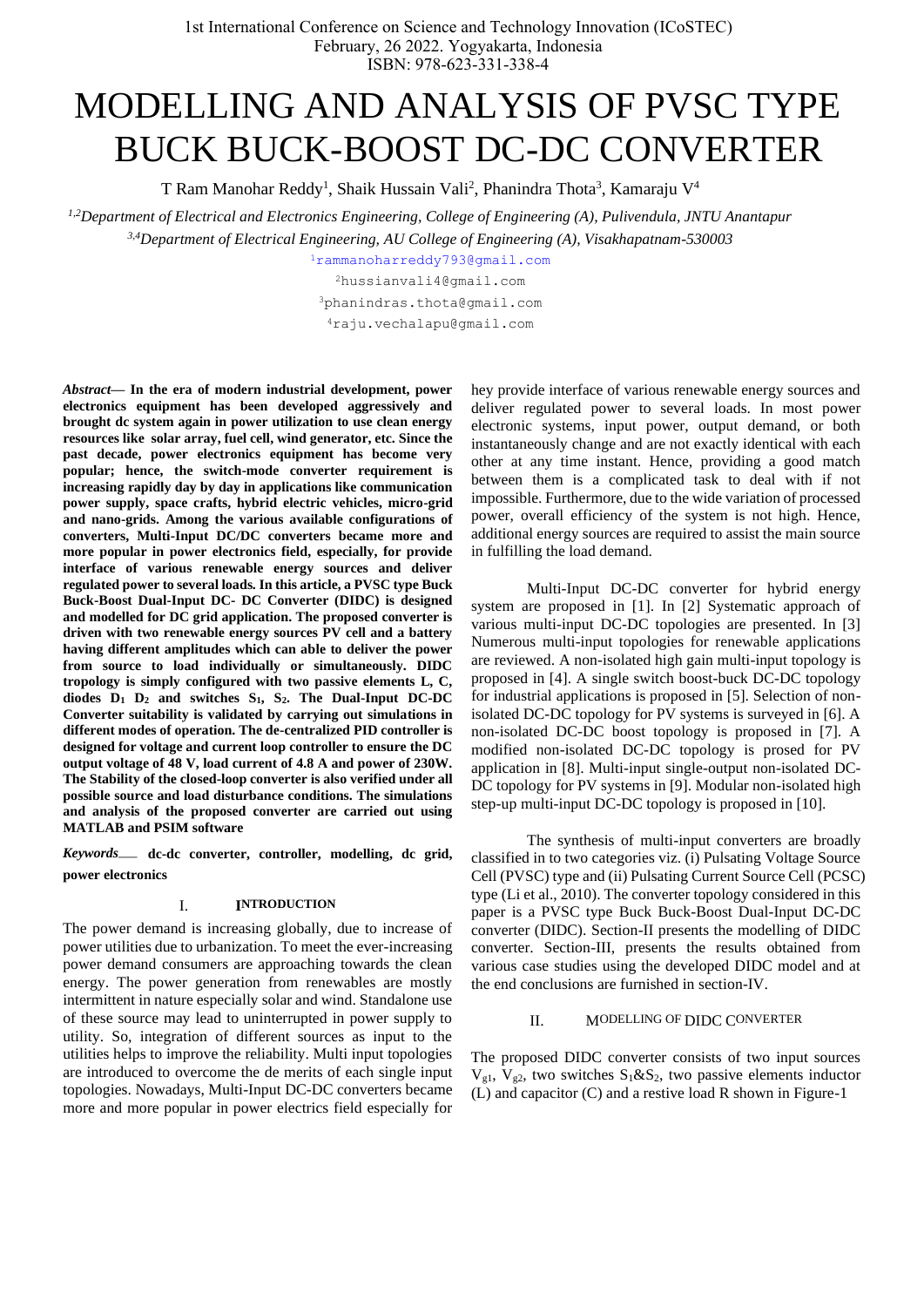

Fig. 1 Dual-Input DC-DC Converter

# *A) Principle of operation*

The DIDC configuration is non-isolated type and it can able to deliver the power to load in single conversion stage with the two voltage sources by simultaneous ON and OFF of the power switches  $S_1$  and  $S_2$  with their respective duty ratios  $d_1$  and  $d_2$ . During the ON/OFF of switches the passive elements in the circuit charges and discharges for a specific time period  $T_s$ . During ON time the elements in the converter are get charges and in OFF time it is discharges through load. The operating of the converter depends on the ON/OFF sequences of the power switches with their corresponding duty cycles  $d_1$  and  $d_2$ . The modes of operation of DIDC topology for a switch period  $T_s$  is shown in Fig. 1 switching time interval of Mode-I is  $d_2T_s$ , switching time interval of Mode-II is  $(d_1-d_2)T_s$  and switching time interval of Mode-III is  $(1-d_2)T_s$ .



Fig. 1 Switching Sequence of Different Operating Modes of DIDC

*1) Operating Mode-I:* In this mode of operation, the two switches  $S_1$  and  $S_2$  are in turned-on condition and the diodes  $D_1$ and  $D_2$  are in turned-off condition. The Inductor  $L_1$  is charged by the two voltage sources  $V_{g1}$  and  $V_{g2}$ . The equivalent circuit for mode-1 operation is shown in Fig. 3. The inductor voltages and capacitor currents represent the dynamics of this converter are obtained by applying Kirchhoff's laws the rate of change in voltage and currents of the elements w.r.t time are expressed in equations (1)  $& (2)$ .



Fig. 3 Operating Mode-I

$$
V_{g1} + V_{g2} = V_L \tag{1}
$$

$$
i_{co} = \frac{-V C_0}{R_0} \tag{2}
$$

2) Operating Mode-II: In this mode of operation, the switch  $S_1$ and diode  $D_2$  are in turned-on condition and the diodes  $D_1$  and switch  $S_2$  are in turned-off position. In this mode of operation, voltage  $V_{g1}$  the Inductor  $L_1$  and drives the load  $R_0$ . The equivalent circuit for mode-2 operation is shown in Fig. 4



Fig. 4 Operating Mode-II

By applting Kirchhoff's laws to the operating mode-II voltage across the inductor and current through capacitors are given in equations (3) and (4).

$$
V_{g1} + V_L = V_{c0} \tag{3}
$$

$$
i_{co} = i_L \frac{-V_{c0}}{R_c}
$$
 (4)

$$
V_0 = V_{c0} \tag{5}
$$

*3) Operating Mode-III:* In this mode of operation, the two switches  $S_1$  and  $S_2$  are in turned-on condition and the two diodes  $D_1$  and  $D_2$  in turned-off position. In this mode of operation Inductor  $L_1$  discharges through the load  $R_0$ . The equivalent circuit for mode-3 operation is shown in Fig .5. By applying Kirchhoff's laws to this operating mode voltage across the inductor and current through capacitors are given in equations  $(6) & (7)$ .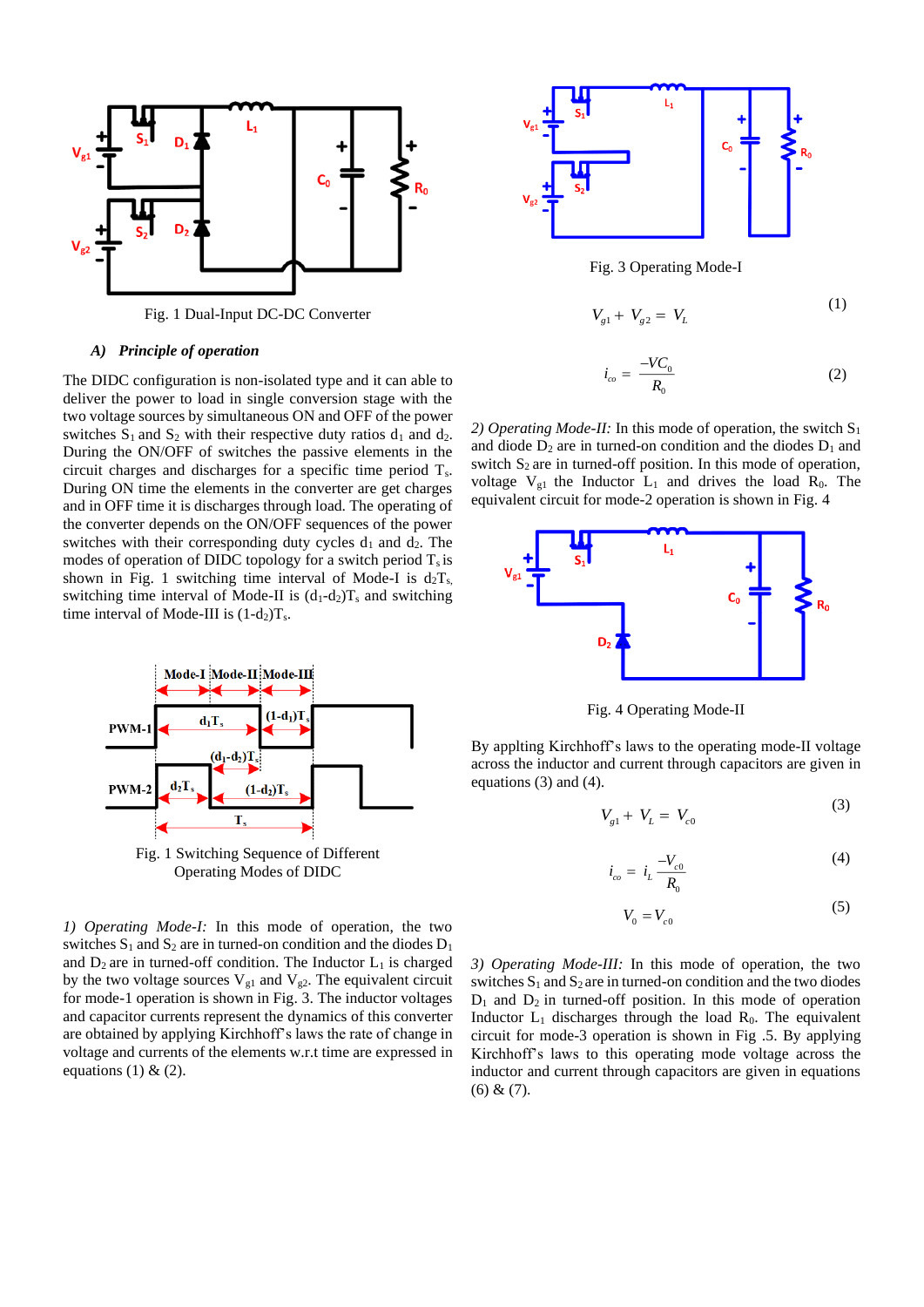

Fig. 5 Operating Mode-III

$$
V_L = V_{c0} \tag{6}
$$

$$
V_0 = V_{c0} \tag{7}
$$

The voltages across the inductos, status of the inductors, active sources and switches of the DIDC during three modes of operation is given in Table I.

| Operating<br><b>Modes</b>         | <b>Mode-I</b>     | Mode-II                     | Mode-III    |
|-----------------------------------|-------------------|-----------------------------|-------------|
| Active<br><b>Sources</b>          | $V_{g1} + V_{g2}$ | $\rm V_{g1}$                | None        |
| Active<br><b>Switches</b>         | $S_1, S_2$        | $S_1, D_2$                  | $D_1, D_2$  |
| <b>Status of</b><br>Inductor      | Charging          | Charging                    | Discharging |
| Voltage<br>across the<br>inductor | $V_{g1} + V_{g2}$ | $V_{\rm gl}$ - $V_{\rm c0}$ | $V_{c0}$    |

TABLE I DIFFERENT MODES OF OPERATION OF THE DIDC

## *B) Steady state condition:*

In steady state condition the average voltage across of the converter as per the volt-sec balance principle is zero.

$$
\int_{0}^{T_s} V_L = 0
$$

Average voltage across the inductor  $V<sub>L</sub>$  over a switching cycle of  $T_s$ . The output voltage of DIDC is obtained by applying the volt-sec to the inductor given in Table-I obtained from the different modes of operations is

$$
V_0 = (V_{g1} - 2V_{C0})d_1 + V_{g1}d_2 + (1 + V_{C0})d_2
$$

The output voltage of given in equation (6) variation with respective duty ratios  $d_1$  and  $d_2$  are plotted in Fig. 6. The range of duty cycles are chosen as  $0 \le d_1 \le 0.6$  and  $0 \le d_2 \le 0.4$ . The variation in output voltage of the DIDC converter will reach up to approximately 260 V for the chose range of duty cycles.



Fig. 6 D-plot for output voltage variation with  $d_1$  and  $d_2$ 



Fig. 7 Steady state waveforms of DIDC

#### III. RESULTS AND DISCUSSION

## *A) Simulation Results*

A 230 W, 48 V DIDC model is simulated using PSIM and parameters considered for the simulation are given in Table-II. The duty ratios and output voltage and inductor current of DIDC in open loop simulation is shown in Figures 7 & 8.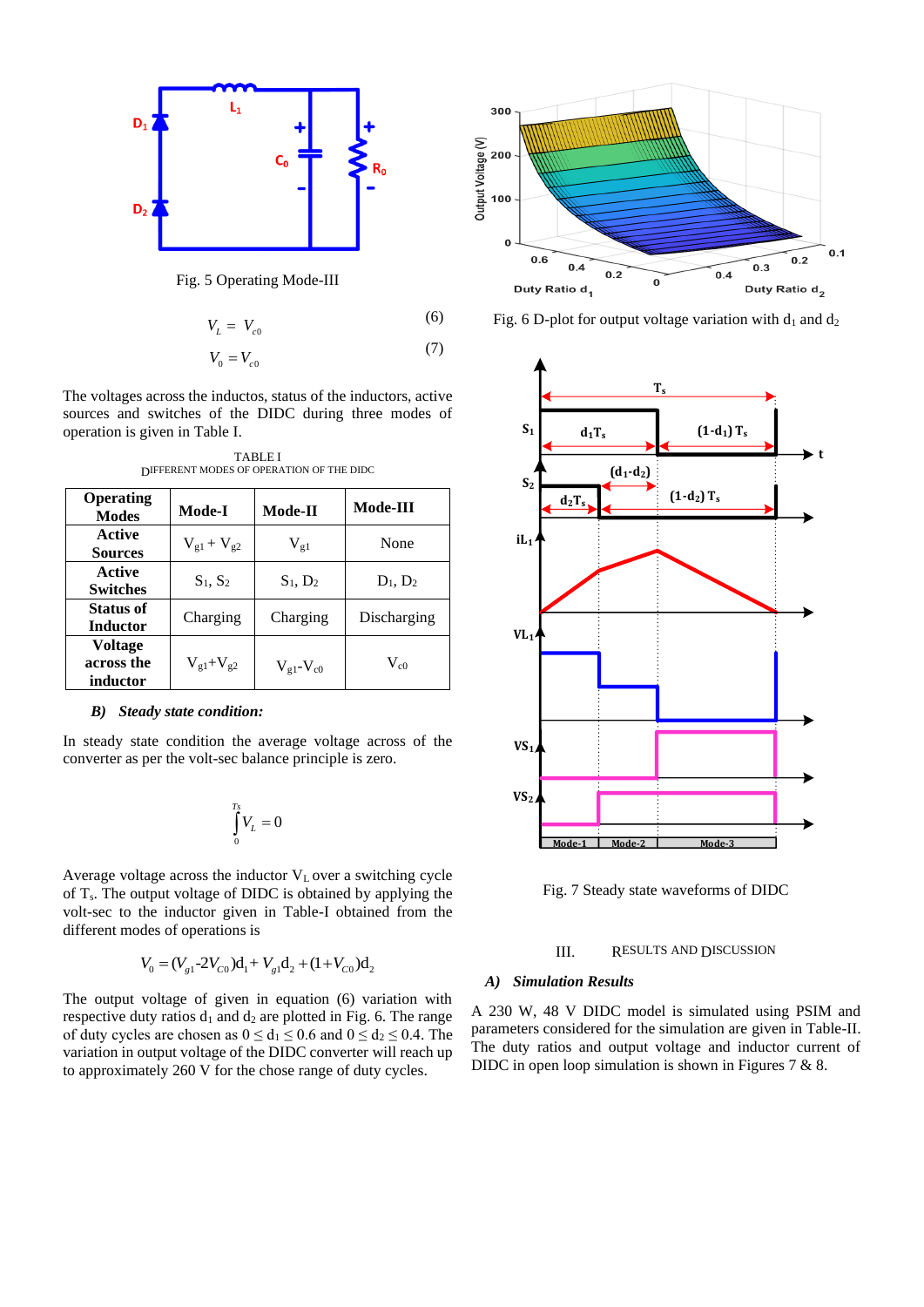| <b>TABLE II</b>             |
|-----------------------------|
| PARAMETERS OF THE CONVERTER |

| <b>Parameter</b>               | <b>Value</b> |
|--------------------------------|--------------|
| Inductor L1                    | 300 µH       |
| Capacitor C0                   | $200 \mu F$  |
| Voltage Source V <sub>g1</sub> | 60 V         |
| Voltage Source V <sub>g2</sub> | 30 V         |
| Resistor                       | $10 \Omega$  |
| Duty Cycle $d_1$               | 0.42         |
| Duty Cycle d <sub>2</sub>      | 0.295        |
| <b>Switching Frequency</b>     | 50 Khz       |

In open loop condition DIDC is operating with nominal parameters i.e. nominal condition, but in practical scenarios converter input source and loads may get deviated due to fluctuations and increase/decrease in load. The deviations from the normal condition affects the efficiency of the system. To overcome these dynamic conditions a closed-loop PID controller is designed for DIDC topology. The topology is having two controlling inputs  $(d_1, d_2)$  and two controllable outputs  $v_0$  and  $i_L$  therefore, two controllers designed for DIDC. The PID values of both the controllers are listed in Table-III

**Duty Ratio-1** 







# Fig. 7 Open loop simulation of DIDC

TABLE II PID CONTROLLERS

| Controller  |        |       |        |
|-------------|--------|-------|--------|
| $\Lambda^0$ | 0.0125 | 0.943 | 0.979  |
|             | 0.3104 | 0.957 | 0.9897 |

To verify the closed-loop stability using PID controller few dynamic cases were considered. The output voltage  $V_0$  and inductor current i<sub>L</sub> in nominal operating condition is  $V_0 = 48V$  $& \text{ iL} = 5.1 \text{ A}.$ 

*1*) *Case-i:* In this case the source  $V_{gl}$  is deviated from 40 V to 70 V. The incremental in amplitude of the source  $V_{gl}$  at 40 msec over a time period of 1 msec and observe that the output voltage is increased up to 52 V and the inductor current remains same shown in Fig.8.



Fig. 8 Output voltage and inductor current of DIDC when  $V_{g1}$  is incremented

*2) Case-ii:* In this case load dynamics are considered, at initial time period the load on the converter is 6 ohms, 4 ohms load is further added to the initial 6 ohms of load resistance at 70 msec. The inductor current is increased to 8A and output voltage remains same shown in Fig. 9.

*3*) *Case-iii:* In this case the source voltage sources V<sub>g1</sub> and  $V_{g2}$  is incremented to 70 V and 40 V from its nominal voltages 60 V and 30 V. The incremental in amplitude of both the voltages 40 msec over a time period of 1 mesc. Load dynamics are considered for the same case, at initial time period the load on the converter is 6 ohms, 4 ohms load is further added to the initial 6 ohms of load resistance at 70 msec. The observation from this case is whenever voltage sources are incremented the output load voltage is increased from 48 V to 52 V and inductor current is unchanged at 40 msec. The current in the inductor is increased to 5.6 A and further increased to 9.4 A when load is added at 70 msec and the output voltage is 52 V same at 40 msec. shown in Fig. 10.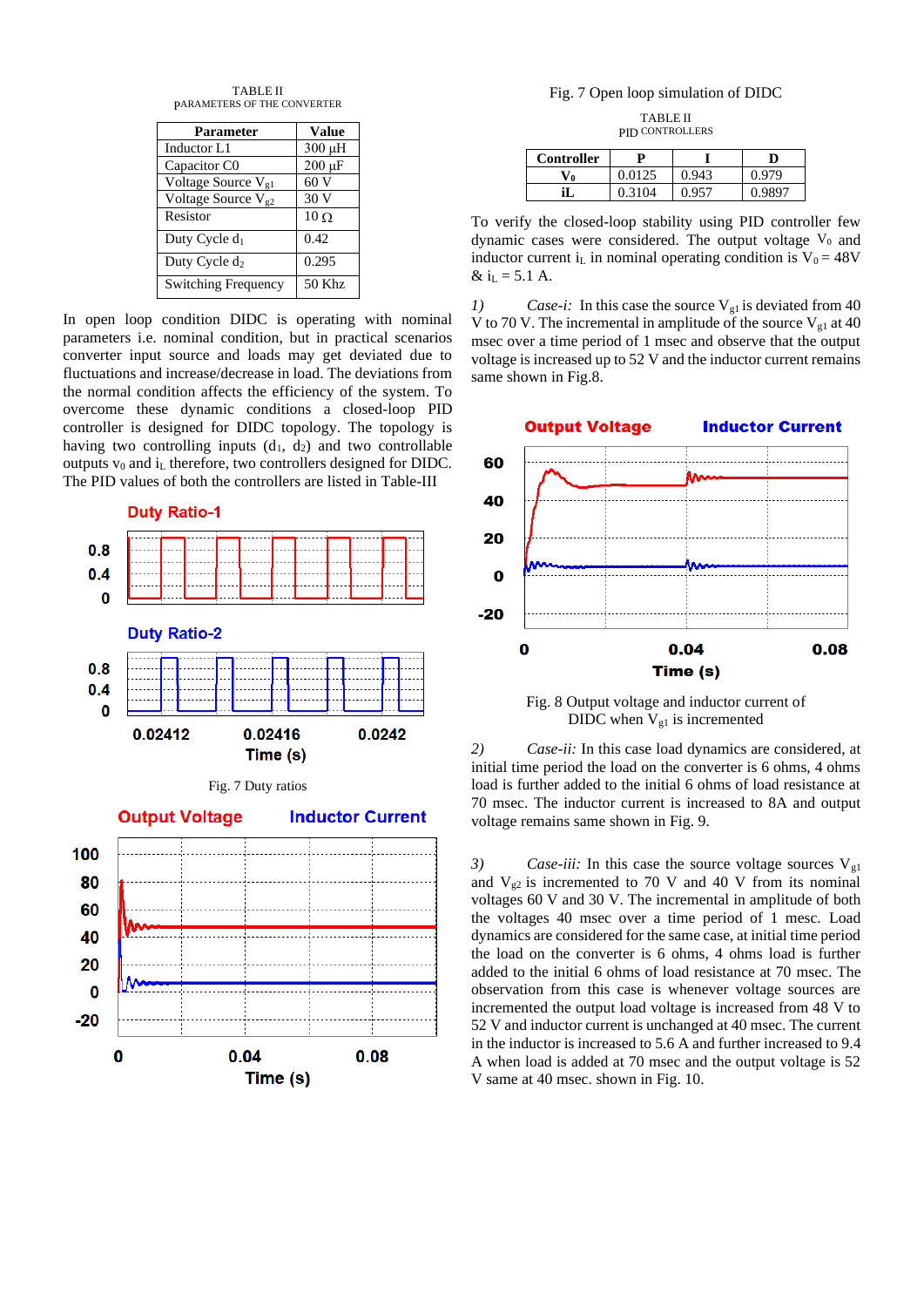

Fig. 8 Output voltage and inductor current of DIDC when R is incremented.



Fig. 9 Output voltage and inductor current of DIDC when both  $V_{gl}$ ,  $V_{g2}$  and R is incremented.

*4) Case-iv:* In this case the source voltage source  $V_{g1}$  is decremented to 55 V from nominal voltage 60 V similarly,  $V_{g2}$ is also decremented to 18 V from 30 V. The decremental amplitude of both the voltages of the converter at 40 msec over a time period of 1 msec. Load dynamics are considered for the same as in case-iii, observation from this case is whenever the decrement of voltages  $V_{g1}$  and  $V_{g2}$  the output load voltage is dropped from 48 V to 43V. The inductor current is 4.4 A at 40 msec, and it is further increased to 7.2 A when the load is added at 70 msec. shown in Fig. 11.

From the above cases it is clearly observed that PID controller is stabilizing the dynamic conditions of DIDC under closedloop operation with in a less tine i.e. less than 0.02 msec. Hence, the designed PID controller restoring the disturbance with in a less time and achieving stability.



Fig. 11 Output voltage and inductor current of DIDC when both  $V_{g1}$ ,  $V_{g2}$  and R is decremented.

# IV. CONCLUSION

A new DIDC topology suitable for integration of two renewable energy sources is presented in this paper. Different operating modes of the topology are analysed and then a digital PID controller is designed. The performance and stability of the DIDC is studied for various dynamic conditions. Simulation results shown that under all dynamic condition cases the designed PID controller is performing well and achieving stability within less time after to the disturbance.

#### **REFERENCES**

[1] Kumar, Lalit, and Shailendra Jain. "Multiple-input DC/DC converter topology for hybrid energy system." IET Power Electronics 6, no. 8 (2013): 1483-1501.

[2] Liu, Yuan-Chuan, and Yaow-Ming Chen. "A systematic approach to synthesizing multi-input DC–DC converters." IEEE Transactions on Power Electronics 24, no. 1 (2009): 116-127.

[3] Rehman, Zubair, Ibrahim Al-Bahadly, and Subhas Mukhopadhyay. "Multiinput DC–DC converters in renewable energy applications–An overview." Renewable and Sustainable Energy Reviews 41 (2015): 521-539.

[4] Zhang, Hao, Jiao Gao, Xiaojin Wan, and Fang Liu. "Bifurcation-Based Dynamical Stability and Coupling Analysis of Dual-Input Buck-Boost DC–DC Converters." International Journal of Bifurcation and Chaos 32, no. 01 (2022): 2250012.

[5] Dhimish, Mahmoud, and Nigel Schofield. "Single-switch boost-buck DC-DC converter for industrial fuel cell and photovoltaics applications." International Journal of Hydrogen Energy 47, no. 2 (2022): 1241-1255.

[6] Singh, S. N. "Selection of non-isolated DC-DC converters for solar photovoltaic system." Renewable and Sustainable Energy Reviews 76 (2017): 1230-1247.

[7] Shayeghi, Hossein, Saeed Pourjafar, Mohammad Maalandish, and Soheil Nouri. "Non-isolated DC–DC converter with a high-voltage conversion ratio." IET Power Electronics 13, no. 16 (2020): 3797-3806.